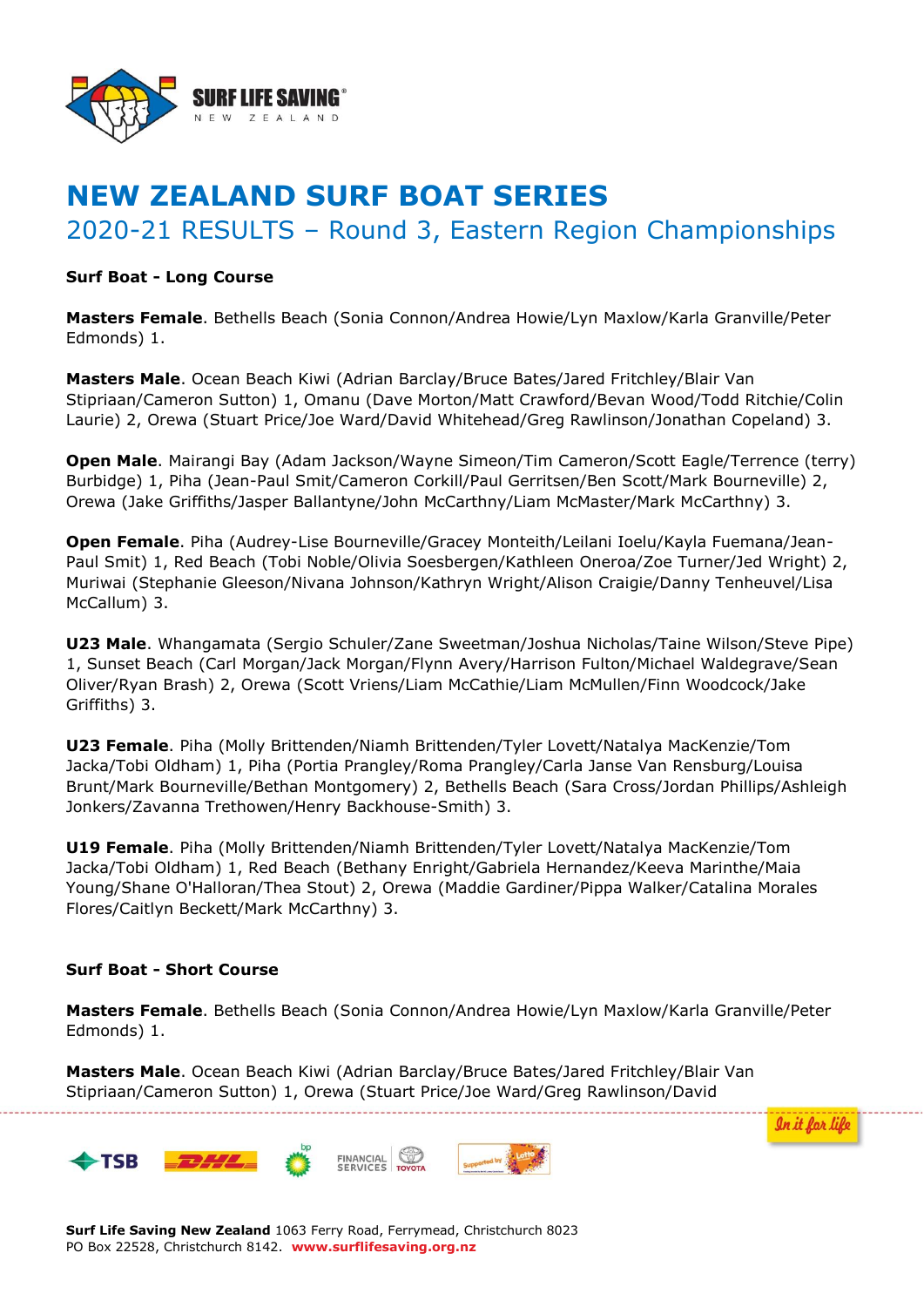Whitehead/Jonathan Copeland) 2, Omanu (Dave Morton/Matt Crawford/Bevan Wood/Todd Ritchie/Colin Laurie) 3.

**Open Male**. Mairangi Bay (Adam Jackson/Wayne Simeon/Tim Cameron/Scott Eagle/Terrence (terry) Burbidge) 1, Orewa (Jasper Ballantyne/Jake Griffiths/John McCarthny/Liam McMaster/Mark McCarthny) 2, Piha (Rhye Jacka/Finn Murphy/Jacob Sodo/Chris Lines/Tom Jacka) 3.

**Open Female**. Piha (Audrey-Lise Bourneville/Leilani Ioelu/Gracey Monteith/Kayla Fuemana/Jean-Paul Smit) 1, Orewa (Danielle Griffiths/Sasha Ballantyne/Grace Francis/Alexandra Murden/Mark McCarthny) 2, Muriwai (Stephanie Gleeson/Nivana Johnson/Kathryn Wright/Alison Craigie/Danny Tenheuvel/Lisa McCallum) 3.

**U23 Male**. Orewa (Scott Vriens/Liam McCathie/Liam McMullen/Finn Woodcock/Jake Griffiths) 1, Whangamata (Sergio Schuler/Zane Sweetman/Joshua Nicholas/Taine Wilson/Steve Pipe) 2, Red Beach (Finn Mount/Simon Bath/Brodie Campbell/Rowan Gjaltema/Jed Wright/Joshua Young) 3.

**U23 Female**. Piha (Roma Prangley/Portia Prangley/Louisa Brunt/Carla Janse Van Rensburg/Mark Bourneville/Bethan Montgomery) 1, Bethells Beach (Sara Cross/Jordan Phillips/Ashleigh Jonkers/Zavanna Trethowen/Henry Backhouse-Smith) 2, Orewa (Jemma Langman/Elaina Johnston/Maddison Savage/Tyler McDowall/Jonathan Copeland) 3.

**U19 Female**. Piha (Molly Brittenden/Niamh Brittenden/Tyler Lovett/Natalya MacKenzie/Tom Jacka/Tobi Oldham) 1, Red Beach (Bethany Enright/Gabriela Hernandez/Thea Stout/Maia Young/Shane O'Halloran/Keeva Marinthe) 2, Orewa (Maddie Gardiner/Pippa Walker/Catalina Morales Flores/Caitlyn Beckett/Mark McCarthny) 3.

## **NEW ZEALAND SURF BOAT SERIES**

2020-21 POINTS – Round 3, Eastern Region Championships

| <b>OPEN</b><br><b>MALE</b> | <b>Drewa Thunder</b><br><b>Bucks</b>      | ဖာ<br>Waimairi GB                 | Priapists<br>Piha             | Piha A /<br>Purposefull | <b>Omanu Krackens</b> | eshgooo<br>Lyall Bay | Whakatane   | Mairangi Bay<br><b>Merkins</b> | Fans / Low Tide<br>-yall Bay Only | $\boldsymbol{\omega}$<br>Bay<br><b>Titahi</b> | Paek Showtime | Thunder<br>Orewa <sup>-</sup><br><b>Bucks</b> |             |
|----------------------------|-------------------------------------------|-----------------------------------|-------------------------------|-------------------------|-----------------------|----------------------|-------------|--------------------------------|-----------------------------------|-----------------------------------------------|---------------|-----------------------------------------------|-------------|
| Whangamata                 | 14                                        | $\overline{16}$                   | 20                            | $\overline{18}$         | 12                    | n/a                  | 10          | n/a                            | n/a                               | n/a                                           | n/a           | 14                                            |             |
| <b>CRCs</b>                | 20                                        | 18                                | n/a                           | n/a                     | n/a                   | 12                   | n/a         | n/a                            | 10                                | 16                                            | 14            | 20                                            |             |
| <b>ERCs</b>                | 20                                        | $\overline{12}$                   | 16                            | 14                      | 10                    | 9                    | 8           | 18                             | $\overline{7}$                    | n/a                                           | n/a           | $\overline{20}$                               |             |
| North Islands              |                                           |                                   |                               |                         |                       |                      |             |                                |                                   |                                               |               |                                               |             |
| <b>Overall Points</b>      | 54                                        | 46                                | 36                            | 32                      | 22                    | 21                   | 18          | 18                             | 17                                | 16                                            | 14            | 54                                            | $\mathbf 0$ |
| <b>Placing</b>             |                                           |                                   |                               |                         |                       |                      |             |                                |                                   |                                               |               |                                               |             |
| <b>U23</b><br><b>MALE</b>  | <b>Bethells Built</b><br><b>Different</b> | <b>Motorboaters</b><br>Whangamata | Sunset Young<br>Guns / Social | Orewa Vikings           | <b>Pirates</b><br>æ   | Piha Pork<br>Chops   |             |                                |                                   |                                               |               |                                               |             |
| Whangamata                 | $\overline{18}$                           | 20                                | 16                            | $\overline{14}$         | n/a                   | n/a                  |             |                                |                                   |                                               |               |                                               |             |
| <b>CRCs</b>                | 20                                        | n/a                               | n/a                           | n/a                     | n/a                   | n/a                  |             |                                |                                   |                                               |               |                                               |             |
| <b>ERCs</b>                | 12                                        | 20                                | 18                            | 16                      | 14                    | 10                   |             |                                |                                   |                                               |               |                                               |             |
| North Islands              |                                           |                                   |                               |                         |                       |                      |             |                                |                                   |                                               |               |                                               |             |
| <b>Overall Points</b>      | 50                                        | 40                                | 34                            | 30                      | 14                    | 10                   | $\mathbf 0$ | $\mathbf{0}$                   | $\mathbf 0$                       | $\pmb{0}$                                     | $\mathbf 0$   | $\mathbf 0$                                   | 0           |
| <b>Placing</b>             |                                           |                                   |                               |                         |                       |                      |             |                                |                                   |                                               |               |                                               |             |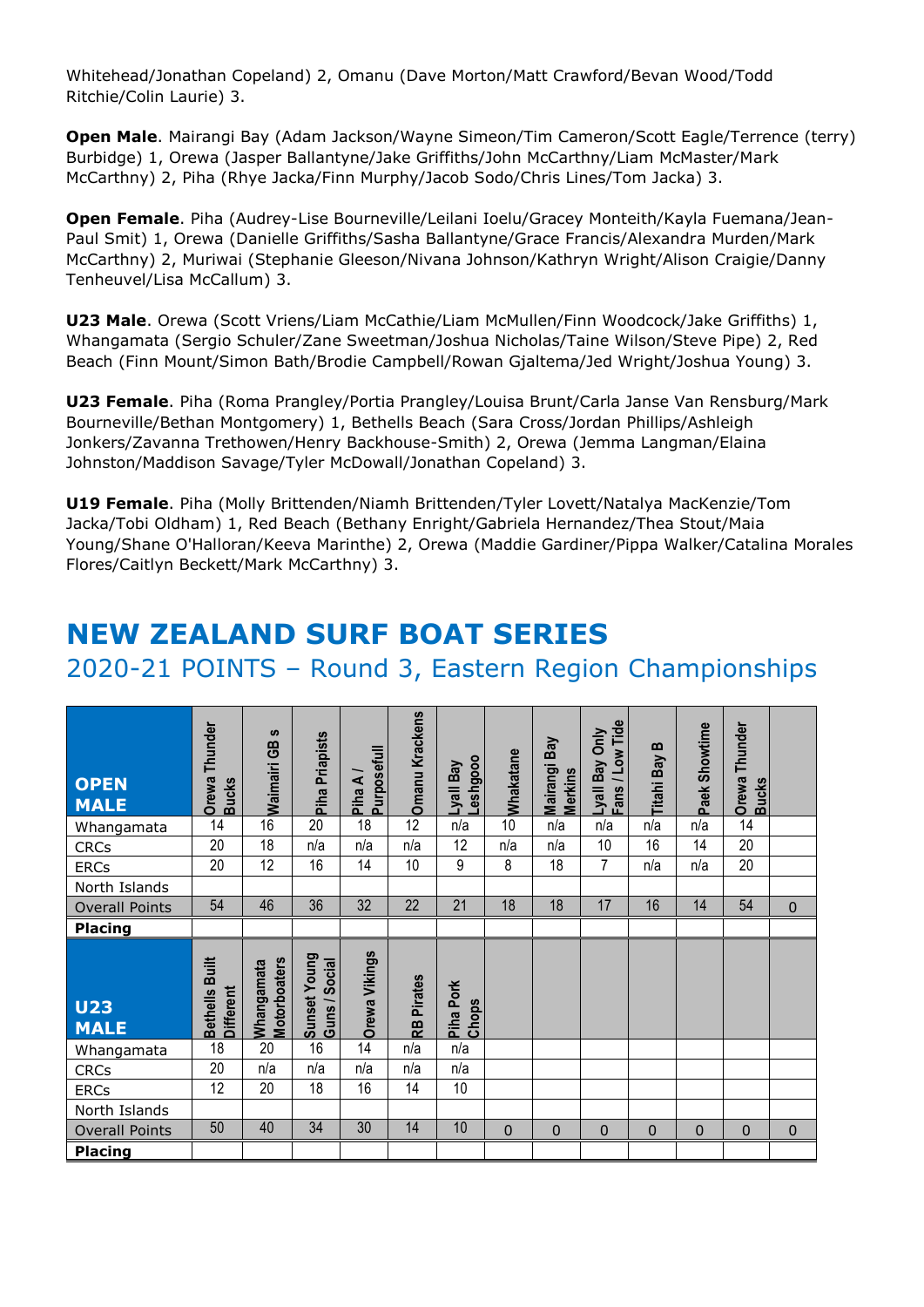| U19<br><b>MALE</b>            | Titahi Bay<br>Submarines | Paru Boys<br>Titahi Bay            |                 |                 |                    |                            |              |             |                |             |             |                |             |
|-------------------------------|--------------------------|------------------------------------|-----------------|-----------------|--------------------|----------------------------|--------------|-------------|----------------|-------------|-------------|----------------|-------------|
| Whangamata                    | $\overline{20}$          | n/a                                |                 |                 |                    |                            |              |             |                |             |             |                |             |
| <b>CRCs</b>                   | 20                       | 18                                 |                 |                 |                    |                            |              |             |                |             |             |                |             |
| <b>ERCs</b>                   | n/a                      | n/a                                |                 |                 |                    |                            |              |             |                |             |             |                |             |
| North Islands                 |                          |                                    |                 |                 |                    |                            |              |             |                |             |             |                |             |
| <b>Overall Points</b>         | 40                       | 18                                 | $\Omega$        | $\Omega$        | $\Omega$           | $\Omega$                   | $\Omega$     | $\Omega$    | $\overline{0}$ | $\Omega$    | $\Omega$    | $\overline{0}$ | $\mathbf 0$ |
| <b>Placing</b>                |                          |                                    |                 |                 |                    |                            |              |             |                |             |             |                |             |
| <b>Masters</b><br><b>MALE</b> | Peekaboos<br>Omanu       | Paekakariki Masta<br><b>Blasta</b> | Fitzroy         | Orewa Ogres     | <b>OBK Hombres</b> | Еyе<br>Titahi Bay<br>Candy | East End Tui |             |                |             |             |                |             |
| Whangamata                    | $\overline{18}$          | 20                                 | $\overline{16}$ | $\overline{14}$ | n/a                | n/a                        | n/a          |             |                |             |             |                |             |
| <b>CRCs</b>                   | 20                       | 14                                 | 18              | n/a             | n/a                | 16                         | 12           |             |                |             |             |                |             |
| <b>ERCs</b>                   | 18                       | n/a                                | n/a             | 16              | 20                 | n/a                        | n/a          |             |                |             |             |                |             |
| North Islands                 |                          |                                    |                 |                 |                    |                            |              |             |                |             |             |                |             |
| <b>Overall Points</b>         | 56                       | 34                                 | 34              | 30              | 20                 | 16                         | 12           | $\mathbf 0$ | $\mathbf 0$    | $\mathbf 0$ | $\mathbf 0$ | $\mathbf 0$    | $\mathbf 0$ |
| <b>Placing</b>                |                          |                                    |                 |                 |                    |                            |              |             |                |             |             |                |             |

| <b>OPEN</b>                 | Piha Porshes    | Orewa N'Sync                 | <b>Red Beach</b>            | <b>Meerkats</b>                   | <b>Drewa Onkia</b>     | <b>Orewa Gems</b>           | <b>Dreamboat</b><br>Lyall Bay | Lyall Bay Dirty         |                  |             |                |                |             |
|-----------------------------|-----------------|------------------------------|-----------------------------|-----------------------------------|------------------------|-----------------------------|-------------------------------|-------------------------|------------------|-------------|----------------|----------------|-------------|
| <b>FEMALE</b>               |                 |                              | <b>Rabbits</b>              | Muriwai                           |                        |                             |                               | Oars                    | <b>Bethells</b>  |             |                |                |             |
| Whangamata                  | 20              | $\overline{16}$              | n/a                         | $\overline{18}$                   | $\overline{12}$        | 14                          | n/a                           | n/a                     | $\overline{n/a}$ |             |                |                |             |
| <b>CRCs</b>                 | 20              | 16                           | 18                          | n/a                               | $\overline{14}$        | n/a                         | 12                            | $\overline{10}$         | n/a              |             |                |                |             |
| <b>ERCs</b>                 | $\overline{20}$ | 12                           | 18                          | $\overline{16}$                   | $\overline{7}$         | $\overline{14}$             | $\overline{8}$                | $\overline{10}$         | 9                |             |                |                |             |
| North Islands               |                 |                              |                             |                                   |                        |                             |                               |                         |                  |             |                |                |             |
| <b>Overall Points</b>       | 60              | 44                           | $\overline{36}$             | $\overline{34}$                   | 33                     | 28                          | $\overline{20}$               | $\overline{20}$         | $\overline{9}$   | $\mathbf 0$ | $\mathbf 0$    | $\mathbf 0$    | $\mathbf 0$ |
| Placing                     |                 |                              |                             |                                   |                        |                             |                               |                         |                  |             |                |                |             |
| <b>U23</b><br><b>FEMALE</b> | Piha Piranhas   | Piha Pixes                   | Jnnamebles /<br>Titahi      | <b>SeaGals</b><br><b>Bethells</b> | Paekakariki<br>Falcons | Sea Biscuits<br>Paekakariki | Amazons/<br>Orewa             | <b>Orewa Pearlers</b>   |                  |             |                |                |             |
| Whangamata                  | 20              | 14                           | $\overline{18}$             | 12                                | 16                     | 10                          | $\overline{9}$                | n/a                     |                  |             |                |                |             |
| <b>CRCs</b>                 | 18              | $\overline{12}$              | $\overline{20}$             | 10                                | 16                     | 14                          | n/a                           | n/a                     |                  |             |                |                |             |
| <b>ERCs</b>                 | $\overline{20}$ | 18                           | n/a                         | 16                                | n/a                    | n/a                         | 12                            | $\overline{14}$         |                  |             |                |                |             |
| North Islands               |                 |                              |                             |                                   |                        |                             |                               |                         |                  |             |                |                |             |
| <b>Overall Points</b>       | 58              | 44                           | 38                          | 38                                | $\overline{32}$        | 24                          | $\overline{21}$               | 14                      | $\Omega$         | $\Omega$    | $\Omega$       | $\overline{0}$ | $\mathbf 0$ |
| Placing                     |                 |                              |                             |                                   |                        |                             |                               |                         |                  |             |                |                |             |
| <b>U19</b><br><b>FEMALE</b> | Piha Piranhas   | <b>Red Beach</b><br>Valkyrie | Orewa Baby<br><b>Sharks</b> | Muriwai Meerkats                  | Paek Misfits           | Orewa Baby<br>Gems          | Titahi Bay<br><b>Beaches</b>  | Sweepless<br>Titahi Bay | <b>Bethells</b>  |             |                |                |             |
| Whangamata                  | $\overline{20}$ | 18                           | $\overline{14}$             | $\overline{12}$                   | n/a                    | 16                          | n/a                           | n/a                     | n/a              |             |                |                |             |
| <b>CRCs</b>                 | $\overline{20}$ | 16                           | 10                          | n/a                               | $\overline{18}$        | n/a                         | $\overline{14}$               | 12                      | n/a              |             |                |                |             |
| <b>ERCs</b>                 | 20              | 18                           | 16                          | $\overline{14}$                   | n/a                    | n.a                         | n/a                           | n/a                     | $\overline{12}$  |             |                |                |             |
| North Islands               |                 |                              |                             |                                   |                        |                             |                               |                         |                  |             |                |                |             |
| <b>Overall Points</b>       | 60              | 52                           | 40                          | $\overline{26}$                   | 18                     | 16                          | 14                            | 12                      | 12               |             | $\overline{0}$ | $\mathbf 0$    | $\mathbf 0$ |
| <b>Placing</b>              |                 |                              |                             |                                   |                        |                             |                               |                         |                  |             |                |                |             |